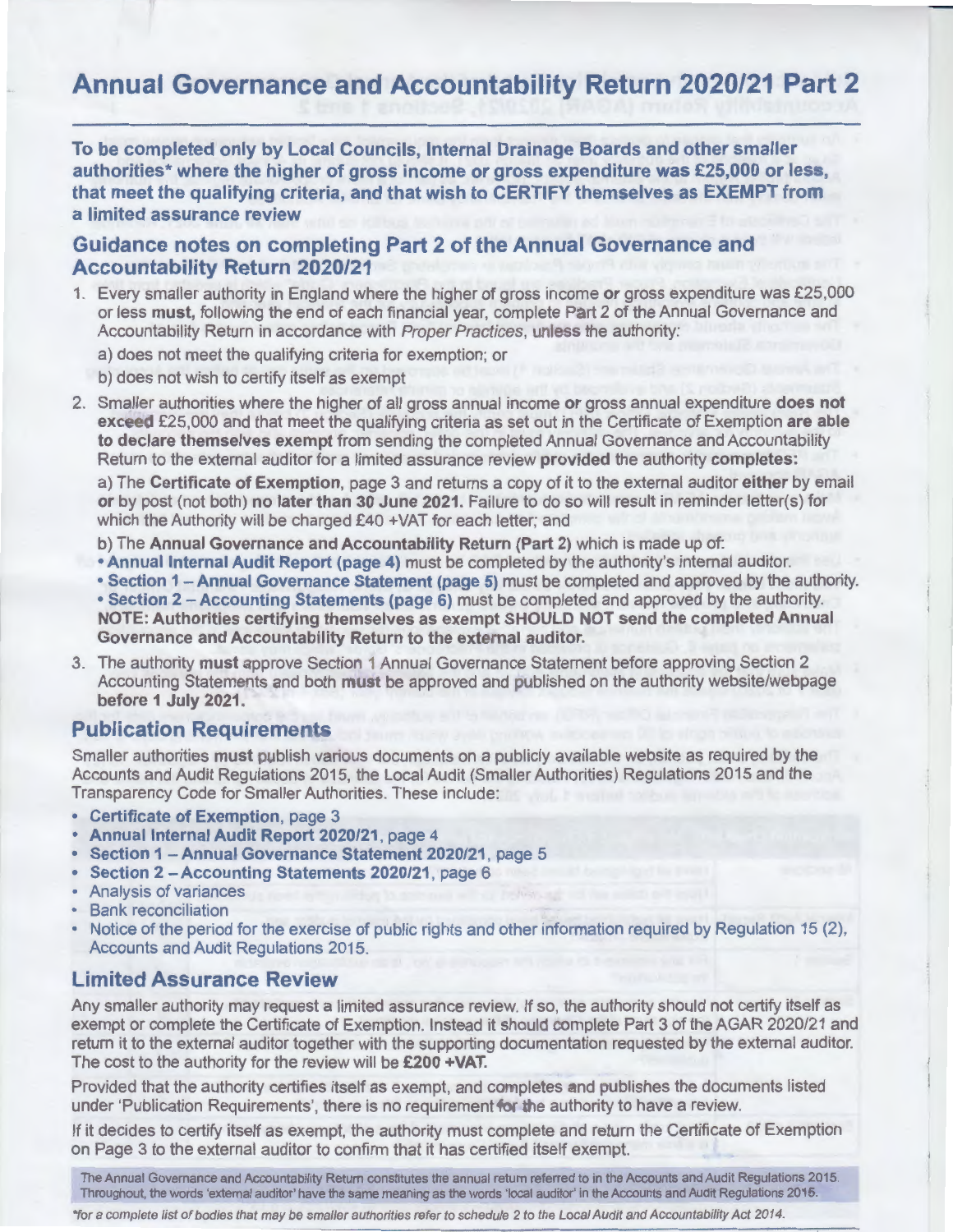## **Guidance notes on completing Part 2 of the Annual Governance and Accountability Return (AGAR) 2020/21, Sections 1 and 2**

- An authority that wishes to declare itself exempt from the requirement for a limited assurance review must do so at a meeting of the authority after 31 March 2021. It should not submit its Annual Governance and Accountability Return to the external auditor. However, as part of a more proportionate regime, the authority **must** comply with the requirements of the Transparency Code for Smaller Authorities.
- The Certificate of Exemption must be returned to the external auditor no later than **30 June 2021.** Reminder letters will incur a charge of £40 +VAT for each letter.
- The authority **must** comply with Proper Practices in completing Sections 1 and 2 of this AGAR and the Certificate of Exemption. Proper Practices are found in the Practitioners' Guide\* which is updated from time to time and contains everything needed to prepare successfully for the financial year-end.
- The authority **should** receive and note the Annual Internal Audit Report before approving the Annual Governance Statement and the accounts.
- The Annual Governance Statement (Section 1) must be approved on the same day or before the Accounting Statements (Section 2) and evidenced by the agenda or minute references
- The Responsible Financial Officer (RFO) must certify the accounts (Section 2) before they are presented to the authority for approval. The authority must in this order; consider, approve and sign the accounts.
- The RFO is required to commence the public rights period as soon as practical after the date of the AGAR approval.
- Make sure that the AGAR is complete (no highlighted boxes left empty), and is properly signed and dated. Avoid making amendments to the completed annual return. Any amendments must be approved by the authority and properly initialled.
- Use the checklist provided below to review the AGAR for completeness at the meeting at which it is signed off.
- **You must inform your external auditor about any change of Clerk, Responsible Financial Officer or Chairman, and provide relevant authority owned generic email addresses and telephone numbers.**
- The authority must publish numerical and narrative explanations for significant variances in the accounting statements on **page 6.** Guidance is provided in the Practitioners' Guide\* which may assist.
- Make sure that the accounting statements add up and the balance carried forward from the previous year (Box 7 of 2020) equals the balance brought forward in the current year (Box 1 of 2021 ).
- The Responsible Financial Officer (RFO), on behalf of the authority, **must** set the commencement date for the exercise of public rights of 30 consecutive working days which **must** include the first ten working days of July.
- The authority **must** publish, on the authority website/webpage, the information required by Regulation 15 (2), Accounts and Audit Regulations 2015, including the period for the exercise of public rights and the name and address of the external auditor **before 1 July 2021.**

| <b>Completion checklist</b> – 'No' answers mean you may not have met requirements |                                                                                                                                                      |              |  |
|-----------------------------------------------------------------------------------|------------------------------------------------------------------------------------------------------------------------------------------------------|--------------|--|
| All sections                                                                      | Have all highlighted boxes been completed?                                                                                                           |              |  |
|                                                                                   | Have the dates set for the period for the exercise of public rights been published?                                                                  | $\checkmark$ |  |
| <b>Internal Audit Report</b>                                                      | Have all highlighted boxes been completed by the internal auditor and<br>explanations provided?                                                      |              |  |
| Section 1                                                                         | For any statement to which the response is 'no', is an explanation available<br>for publication?                                                     |              |  |
| Section 2                                                                         | Has the authority's approval of the accounting statements been confirmed by<br>the signature of the Chairman of the approval meeting?                |              |  |
|                                                                                   | Has an explanation of significant variations from last year to this year been<br>published?                                                          |              |  |
|                                                                                   | Is an explanation of any difference between Box 7 and Box 8 available, should<br>a question be raised by a local elector and/or an interested party? |              |  |
| Sections 1 and 2                                                                  | Trust funds - have all disclosures been made if the authority as a body corporate<br>is a sole managing trustee? (Local Councils only)               |              |  |

**\*Governance and Accountability for Smaller Authorities in England- a Practitioners' Guide to Proper Practices,**  can be downloaded from **www.nalc.gov.uk** or from **www.ada.org.uk**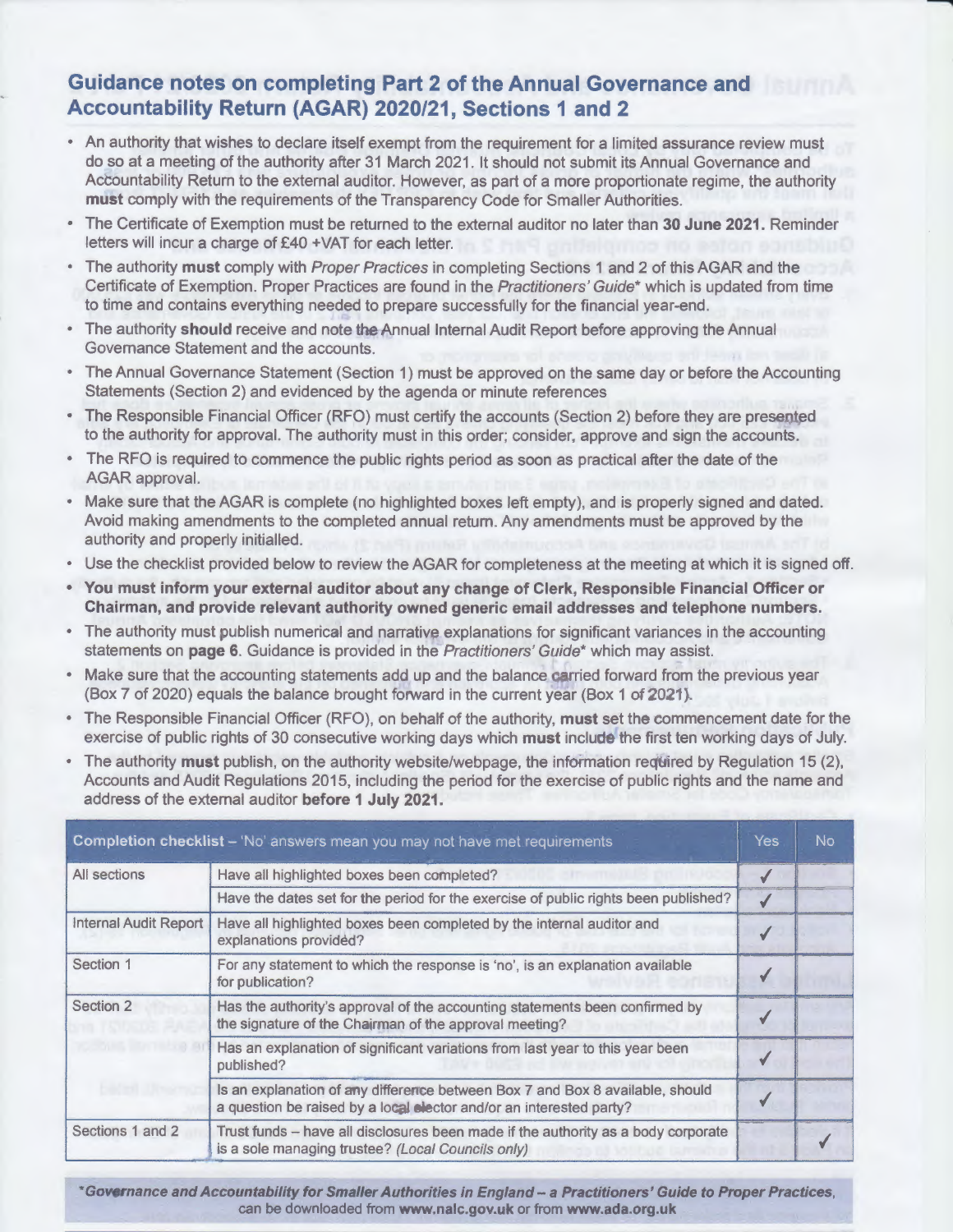**Annual Internal Audit Report 2020/21** 

#### Milson and Neen Sollars Parish Council

milsonandneensollars.co.uk

**During** the financial year ended 31 March 2021, this authority's internal auditor acting independently and on the basis of an assessment of risk, carried out a selective assessment of compliance with the relevant procedures and controls in operation and obtained appropriate evidence from the authority.

The internal audit for 2020/21 has been carried out in accordance with this authority's needs and planned coverage. On the basis of the findings in the areas examined, the internal audit conclusions are summarised in this table. Set out below are the objectives of internal control and alongside are the internal audit conclusions on whether, in all significant respects, the control objectives were being achieved throughout the financial year to a standard adequate to meet the needs of this authority.

| Internal control objective                                                                                                                                                                                                                                                                                            |                     |       | <b>Not</b>     |
|-----------------------------------------------------------------------------------------------------------------------------------------------------------------------------------------------------------------------------------------------------------------------------------------------------------------------|---------------------|-------|----------------|
| A. Appropriate accounting records have been properly kept throughout the financial year.                                                                                                                                                                                                                              | Yes<br>$\checkmark$ | $No*$ | covered**      |
| B. This authority complied with its financial regulations, payments were supported by invoices, all<br>expenditure was approved and VAT was appropriately accounted for.                                                                                                                                              | ✔                   |       | 12.6           |
| C. This authority assessed the significant risks to achieving its objectives and reviewed the adequacy<br>of arrangements to manage these.                                                                                                                                                                            | $\checkmark$        |       |                |
| D. The precept or rates requirement resulted from an adequate budgetary process; progress against<br>the budget was regularly monitored; and reserves were appropriate.                                                                                                                                               | $\checkmark$        |       |                |
| E. Expected income was fully received, based on correct prices, properly recorded and promptly<br>banked; and VAT was appropriately accounted for.                                                                                                                                                                    | $\checkmark$        |       |                |
| F. Petty cash payments were properly supported by receipts, all petty cash expenditure was<br>approved and VAT appropriately accounted for.                                                                                                                                                                           | $\checkmark$        |       |                |
| G. Salaries to employees and allowances to members were paid in accordance with this authority's<br>approvals, and PAYE and NI requirements were properly applied.                                                                                                                                                    | √                   |       |                |
| H. Asset and investments registers were complete and accurate and properly maintained.                                                                                                                                                                                                                                | √                   |       |                |
| <b>1.</b> Periodic bank account reconciliations were properly carried out during the year.                                                                                                                                                                                                                            | √                   |       |                |
| J. Accounting statements prepared during the year were prepared on the correct accounting basis<br>(receipts and payments or income and expenditure), agreed to the cash book, supported by an<br>adequate audit trail from underlying records and where appropriate debtors and creditors were<br>properly recorded. |                     |       |                |
| K. If the authority certified itself as exempt from a limited assurance review in 2019/20, it met the<br>exemption criteria and correctly declared itself exempt. (If the authority had a limited assurance<br>review of its 2019/20 AGAR tick "not covered")                                                         | ✔                   |       |                |
| L. The authority publishes information on a website/webpage, up to date at the time of the internal<br>audit, in accordance with the Transparency code for smaller authorities.                                                                                                                                       | ✔                   |       |                |
| M. The authority, during the previous year (2019-20) correctly provided for the period for the<br>exercise of public rights as required by the Accounts and Audit Regulations (evidenced by the<br>notice published on the website and/or authority approved minutes confirming the dates set).                       |                     |       |                |
| N. The authority has complied with the publication requirements for 2019/20 AGAR<br>(see AGAR Page 1 Guidance Notes).                                                                                                                                                                                                 | $\checkmark$        |       |                |
| O. (For local councils only)<br>Trust funds (including charitable) - The council met its responsibilities as a trustee.                                                                                                                                                                                               | Yes                 | No.   | Not applicable |

For any other risk areas identified by this authority adequate controls existed (list any other risk areas on separate sheets if needed).

Date(s) internal audit undertaken

 $2406121$ 

Name of person who carried out the internal audit

 $dF d \sim G s \sqrt{s}$ 

Signature of person who

carried out the internal audit

 $_{\text{Date}}$   $24|06|21$ 

\*If the response is 'no' please state the implications and action being taken to address any weakness in control identified (add separate sheets if needed).

 $\overline{\sim}$   $C_{11}$ 

\*\*Note: If the response is 'not covered' please state when the most recent internal audit work was done in this area and when it is next planned; or, if coverage is not required, the annual internal audit report must explain why not (add separate sheets if needed).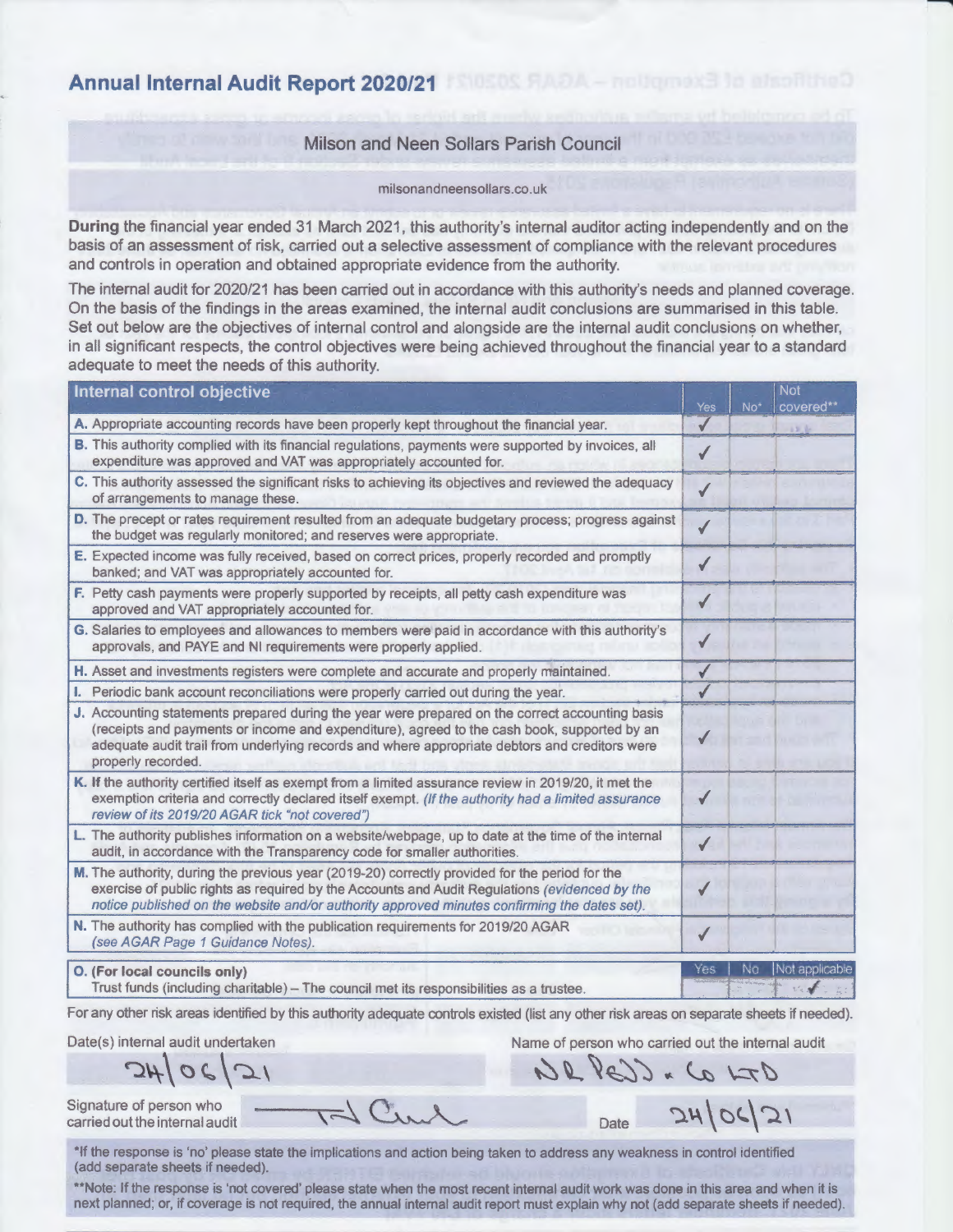### **Certificate of Exemption** - **AGAR 2020/21 Part 2**

To be completed by smaller authorities where the higher of gross income or gross expenditure did not exceed £25,000 in the year of account ended 31 March 2021, and that wish to certify themselves as exempt from a limited assurance review under Section 9 of the Local Audit (Smaller Authorities) Regulations 2015

-

There is no requirement to have a limited assurance review or to submit an Annual Governance and Accountability Return to the external auditor, **provided** that the authority has certified itself as exempt at a meeting of the authority after 31 March 2021 and a completed Certificate of Exemption is submitted no later than **30 June 2021**  notifying the external auditor.

### Milson and Neen Sollars Parish Council

certifies that during the financial year 2020/21, the higher of the authority's total gross income for the year **or**  total gross annual expenditure, for the year did not exceed **£25,000** 

Total annual gross income for the authority 2020/21: **£25,054**   $14-610$ 

Total annual gross expenditure for the authority 2020/21: £10,988

There are certain circumstances in which an authority will be **unable to certify itself as exempt,** so that a limited assurance review will still be required. If an authority **is unable to confirm the statements below then it cannot certify itself as exempt** and it **must** submit the completed Annual Governance and Accountability Return Part 3 to the external auditor to undertake a limited assurance review for which a fee of **£200 +VAT** will be payable.

By signing this **Certificate of Exemption** you are confirming that:

- The authority was in existence on 1st April 2017
- In relation to the preceding financial year (2019/20), the external auditor **has not:**
- issued a public interest report in respect of the authority or any entity connected with it
- made a statutory recommendation to the authority, relating to the authority or any entity connected with it
- issued an advisory notice under paragraph 1(1) of Schedule 8 to the Local Audit and Accountability Act 2014 ("the Act"), and has not withdrawn the notice
- commenced judicial review proceedings under section 31(1) of the Act
- made an application under section 28(1) of the Act for a declaration that an item of account is unlawful, and the application has not been withdrawn nor has the court refused to make the declaration
- The court has not declared an item of account unlawful after a person made an appeal under section 28(3) of the Act.

If you are able to confirm that the above statements apply and that the authority neither received gross income, nor incurred gross expenditure, exceeding £25,000, then the Certificate of Exemption can be signed and a copy submitted to the external auditor **either** by email **or** by post (not both).

The Annual Internal Audit Report, Annual Governance Statement, Accounting Statements, an analysis of variances and the bank reconciliation plus the information required by Regulation 15 (2), Accounts and Audit Regulations 2015 including the period for the exercise of public rights still need to be fully completed and, along with a copy of this certificate, published on the authority website/webpage\* before 1 July 2021. **By signing this certificate you are also confirming that you are aware of this requirement.** 

| Signed by the Responsible Financial Officer | Date             | I confirm that this Certificate of                        |            |
|---------------------------------------------|------------------|-----------------------------------------------------------|------------|
|                                             | 25/05/2021       | Exemption was approved by this<br>authority on this date: | 25/05/2021 |
| Signed by Chairman                          | Date             | as recorded in minute reference:                          |            |
|                                             | 25/05/2021       | Agend item 6                                              |            |
| Generic email address of Authority          | Telephone number |                                                           |            |
| milsonandneensollarsPC@outlook.co.uk        | 01299271535      |                                                           |            |
| *Published web address                      |                  |                                                           |            |
| milsonandneensollars.co.uk                  |                  |                                                           |            |

**ONLY this Certificate of Exemption should be returned EITHER by email OR by post (not both) as soon as possible after certification to your external auditor, but no later than 30 June 2021. Reminder letters incur a charge of £40 +VAT**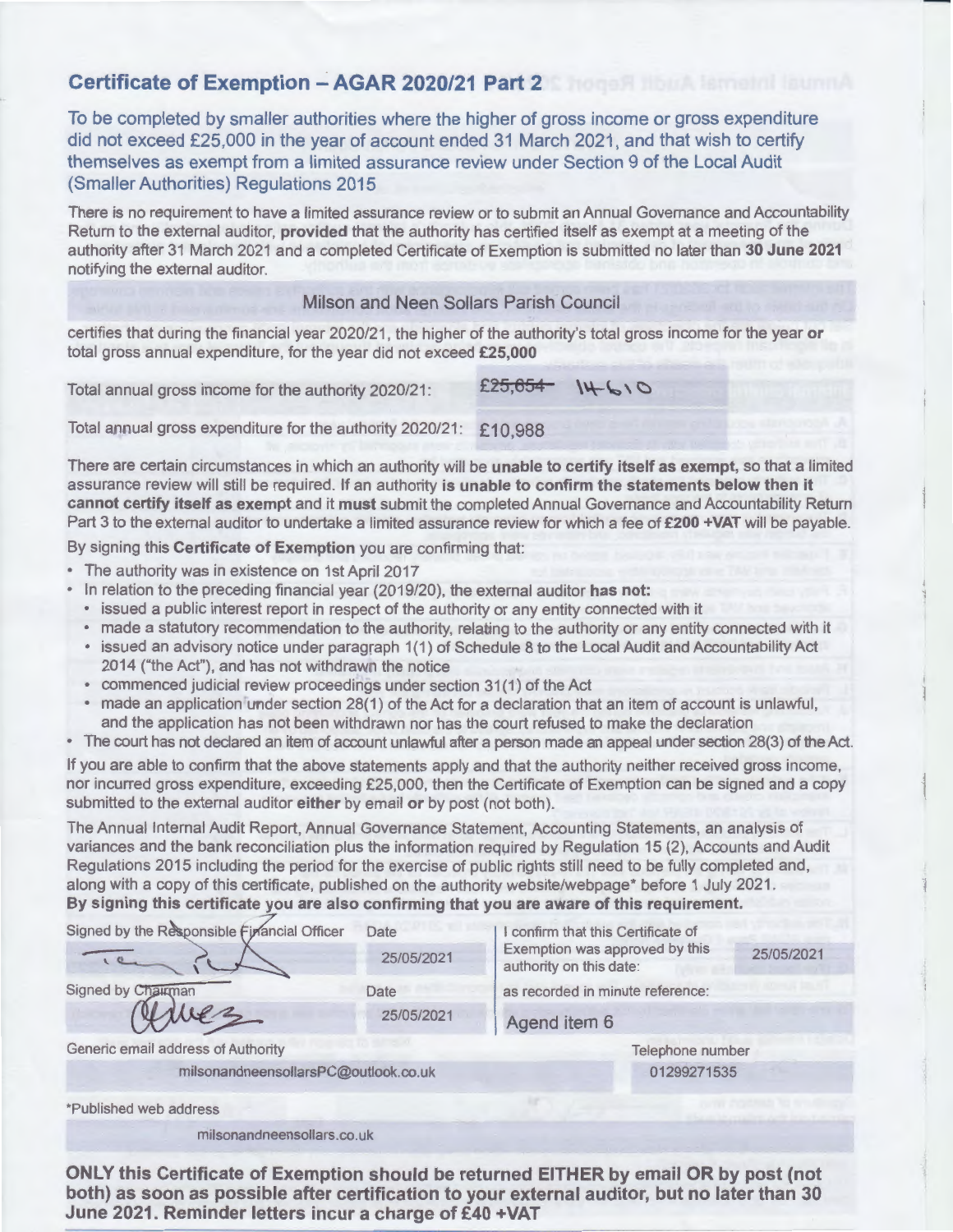## **Section 1 - Annual Governance Statement 2020/21**

We acknowledge as the members of:

#### Milson and Neen Sollars Parish Council

our responsibility for ensuring that there is a sound system of internal control, including arrangements for respect to the Accounting Statements for the year ended 31 March 2021, that:

| the preparation of the Accounting Statements. We confirm, to the best of our knowledge and belief, with<br>respect to the Accounting Statements for the year ended 31 March 2021, that:                                                                                                                        |              |     |                                                                                                                                                                                               |                                                                                                                               |  |
|----------------------------------------------------------------------------------------------------------------------------------------------------------------------------------------------------------------------------------------------------------------------------------------------------------------|--------------|-----|-----------------------------------------------------------------------------------------------------------------------------------------------------------------------------------------------|-------------------------------------------------------------------------------------------------------------------------------|--|
| Agreed                                                                                                                                                                                                                                                                                                         |              |     |                                                                                                                                                                                               |                                                                                                                               |  |
|                                                                                                                                                                                                                                                                                                                | Yes          | No. |                                                                                                                                                                                               | 'Yes' means that this authority:                                                                                              |  |
| 1. We have put in place arrangements for effective financial<br>management during the year, and for the preparation of<br>the accounting statements.                                                                                                                                                           | $\checkmark$ |     |                                                                                                                                                                                               | prepared its accounting statements in accordance<br>with the Accounts and Audit Regulations.                                  |  |
| 2. We maintained an adequate system of internal control<br>including measures designed to prevent and detect fraud<br>and corruption and reviewed its effectiveness.                                                                                                                                           | ✔            |     | made proper arrangements and accepted responsibility<br>for safeguarding the public money and resources in<br>its charge.                                                                     |                                                                                                                               |  |
| 3. We took all reasonable steps to assure ourselves<br>that there are no matters of actual or potential<br>non-compliance with laws, regulations and Proper<br>Practices that could have a significant financial effect<br>on the ability of this authority to conduct its<br>business or manage its finances. |              |     | has only done what it has the legal power to do and has<br>complied with Proper Practices in doing so.                                                                                        |                                                                                                                               |  |
| 4. We provided proper opportunity during the year for<br>the exercise of electors' rights in accordance with the<br>requirements of the Accounts and Audit Regulations.                                                                                                                                        |              |     | during the year gave all persons interested the opportunity to<br>inspect and ask questions about this authority's accounts.                                                                  |                                                                                                                               |  |
| 5. We carried out an assessment of the risks facing this<br>authority and took appropriate steps to manage those<br>risks, including the introduction of internal controls and/or<br>external insurance cover where required.                                                                                  |              |     | considered and documented the financial and other risks it<br>faces and dealt with them properly.                                                                                             |                                                                                                                               |  |
| 6. We maintained throughout the year an adequate and<br>effective system of internal audit of the accounting<br>records and control systems.                                                                                                                                                                   |              |     | arranged for a competent person, independent of the financial<br>controls and procedures, to give an objective view on whether<br>internal controls meet the needs of this smaller authority. |                                                                                                                               |  |
| 7. We took appropriate action on all matters raised<br>in reports from internal and external audit.                                                                                                                                                                                                            | $\checkmark$ |     | responded to matters brought to its attention by internal and<br>external audit.                                                                                                              |                                                                                                                               |  |
| 8. We considered whether any litigation, liabilities or<br>commitments, events or transactions, occurring either<br>during or after the year-end, have a financial impact on<br>this authority and, where appropriate, have included them<br>in the accounting statements.                                     | √            |     | disclosed everything it should have about its business activity<br>during the year including events taking place after the year<br>end if relevant.                                           |                                                                                                                               |  |
| 9. (For local councils only) Trust funds including<br>charitable. In our capacity as the sole managing<br>trustee we discharged our accountability<br>responsibilities for the fund(s)/assets, including<br>financial reporting and, if required, independent<br>examination or audit.                         | <b>Yes</b>   | No. | N/A                                                                                                                                                                                           | has met all of its responsibilities where as a body<br>corporate it is a sole managing trustee of a local trust<br>or trusts. |  |

\*For any statement to which the response is 'no', an explanation must be published

This Annual Governance Statement was approved at a meeting of the authority on:

Signed by the Chairman and Clerk of the meeting where approval was given:

25/05/2021

Chairman Clerk

and recorded as minute reference:

| Agend item 6 |  |  |
|--------------|--|--|
|--------------|--|--|

#### Other information required by the Transparency Code (not part of the Annual Governance Statement) Yes | No The authority website/webpage is up to date and the information required by the Transparency Code has  $\checkmark$

been published.

milsonandneensollars.co.uk